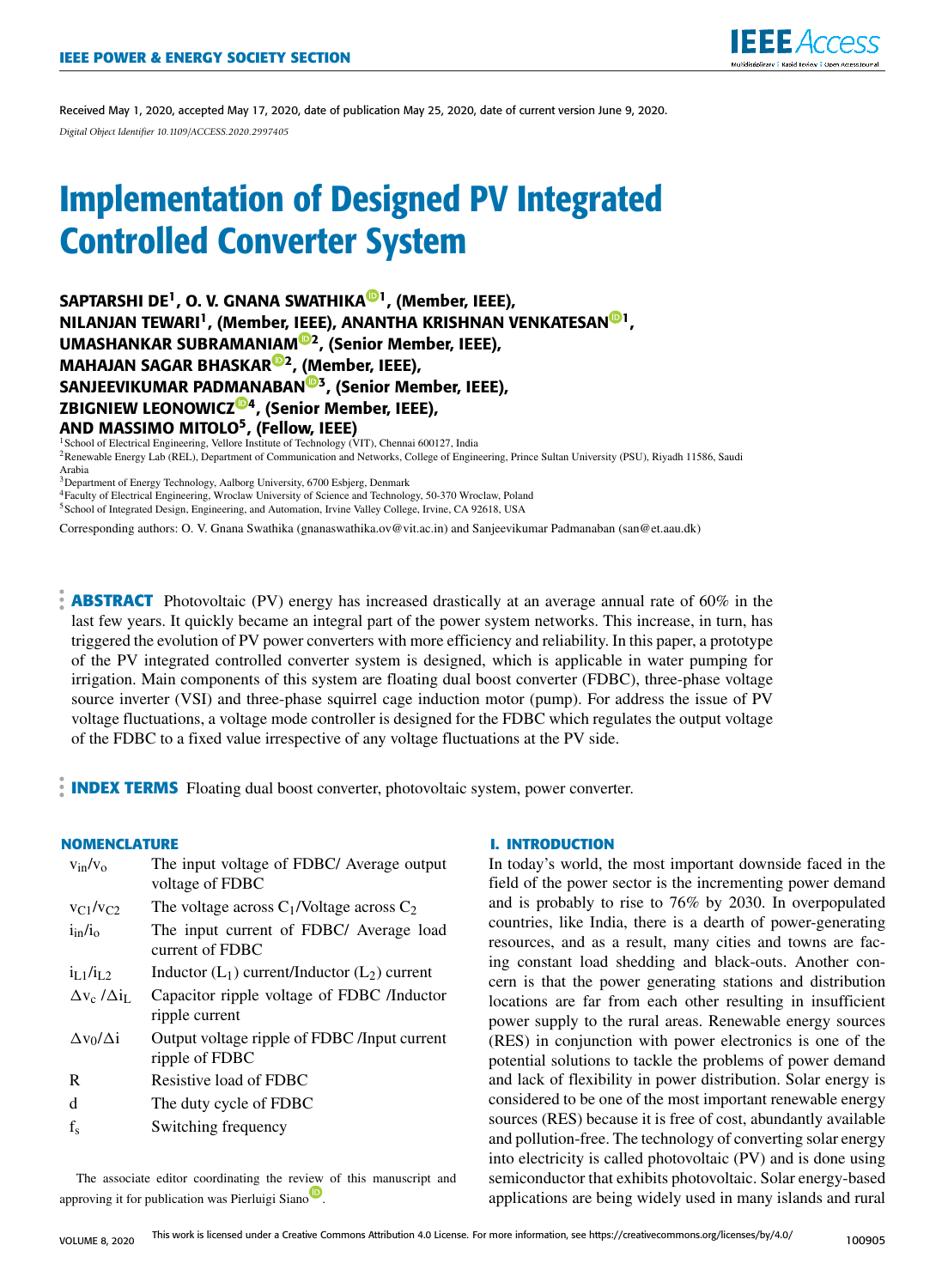areas where the distribution networks do not reach. One of the most promising applications is solar water pumping for irrigation.

Agriculture is the backbone of India. Statistically, 64% of the cultivated land depends on monsoon. Therefore it is essential to provide and improve irrigation methodology in India. However, due to lack of generation and distribution of electric energy in agricultural areas of India, it is difficult to implement an effective and efficient irrigation system. PV water pumping irrigation system is one of the feasible solutions to this problem. PV systems for water pumping applications are extensively used around the world as they are highly reliable systems that inherently require low maintenance. Use of solar energy for irrigation is suggested in [1]. In [2] authors proposed a solar-powered automatic irrigation system. Solarpowered drip irrigation scheme is presented in [3]. Optimal design of the solar-powered fuzzy control irrigation system is proposed in [4].However, high initial cost and low energy conversion efficiency result in high expense [5]. Therefore, there is scope and need for research in this domain.

Though there are various techniques for solar-based irrigation, the basic system includes a PV system, a converter module and a motor (pump) as load. PV fed DC motor for water pumping is available in the literature. However, they have limited applications due to the high cost and maintenance problems of DC motors for being commutators type machines [6]. On the contrary, the induction motor is free from brushes and commutators and maintenance is almost negligible. Thus DC motors are now replaced by induction motors for solar pumping.

The output of PV is low-level DC voltage and needs to be boosted to a higher level for any potential application [7]. The converter module does this. A transformer in many applications is used to provide increased voltage gain [8]. However, for large power conversion the size as well as the cost of the transformer increases. Thus making the system bulky and expensive. As a result, transformer-less power electronic converter systems are now becoming popular [9]. Transformer-less power electronic converter systems consist of a DC-DC boost converter and also an inverter if the load is AC. The voltage gain is controlled by the duty cycle of the DC-DC boost converter. The conventional boost converter topology cannot be used for high voltage conversion [10]. Some potential topologies of DC-DC converter with high gain are presented in [11], [12]. However, the concept of high current ripples is a drawback. The technique of interleaving reduces high ripple current. However, the voltage gain is the same as that of the conventional boost converter. Some of the interleaved topologies with high voltage gain are presented in [13], [14]. Other high gain topologies are proposed in [15]–[21]. The converter topology implemented in this paper was proposed in [22]. It comprised of two conventional boost modules connected in parallel at the input, namely the non-floating topology and the floating topology. Parallel connection of the two modules at the input side and the phaseshifted control signals between the two switches ensures interleaving. This topology is known as floating dual boost converter (FDBC). Another issue that has to be tackled is the problem of PV voltage fluctuation. As it is evident that the PV voltage is a function of irradiance which varies with time, thus the PV output voltage is not constant throughout when driving a constant load. This problem of voltage fluctuations needs to be addressed [23]–[34].

The objective of this work is to design a prototype of a PV integrated controlled converter system applicable to water pumping for irrigation. Main components of this system are an FDBC, a three-phase voltage source inverter (VSI) and a three-phase squirrel cage induction motor (pump). For address the issue of PV voltage fluctuations, a voltage mode controller is designed for the FDBC which regulates the output voltage of the FDBC to a fixed value irrespective of any voltage fluctuations at the PV side.

#### **II. PROPOSED SYSTEM DESCRIPTION**

Block diagram of the proposed system shown in Fig. 1. This system is basically a PV fed converter module driving an induction motor. The input to the system is from a series of connected PV panels. Each PV panel is rated for 35 V, 8 amps. Four such panels are connected in series to obtain a PV array of rating 140 V, 8 amps. The PV array is the input to the floating dual boost converter (FDBC). The PV voltage is boosted to 485 V by the FDBC to drive the induction motor. The DC output of the FDBC is fed to a conventional three-phase voltage source inverter (VSI) for conversion from DC to AC and then connected to the three-phase induction motor. The three-phase VSI is operated in 180 degrees conduction mode. The motor is rated for 400 V (rms), 1.8 amps. A voltage mode controller is incorporated using DSPIC30F4011 for the FDBC. The voltage mode controller ensures that the input voltage to the VSI is maintained constant irrespective of voltage fluctuations in the PV output voltage.



**FIGURE 1.** Block diagram of PV integrated controlled converter system.

#### **III. MODELLING OF FDBC**

The floating dual boost converter, also known as a twophase interleaved double dual boost converter, consists of two modules. Module 1 comprises of  $L_1$ ,  $S_1$  and  $C_1$  and module 2 comprises of  $L_2$ ,  $S_2$ , and  $C_2$ . The steady-state operating point is chosen at duty cycle  $> 50\%$ . Fig. 2(a) shows a circuit diagram and Fig. 2(b) shows the switching sequence of FDBC.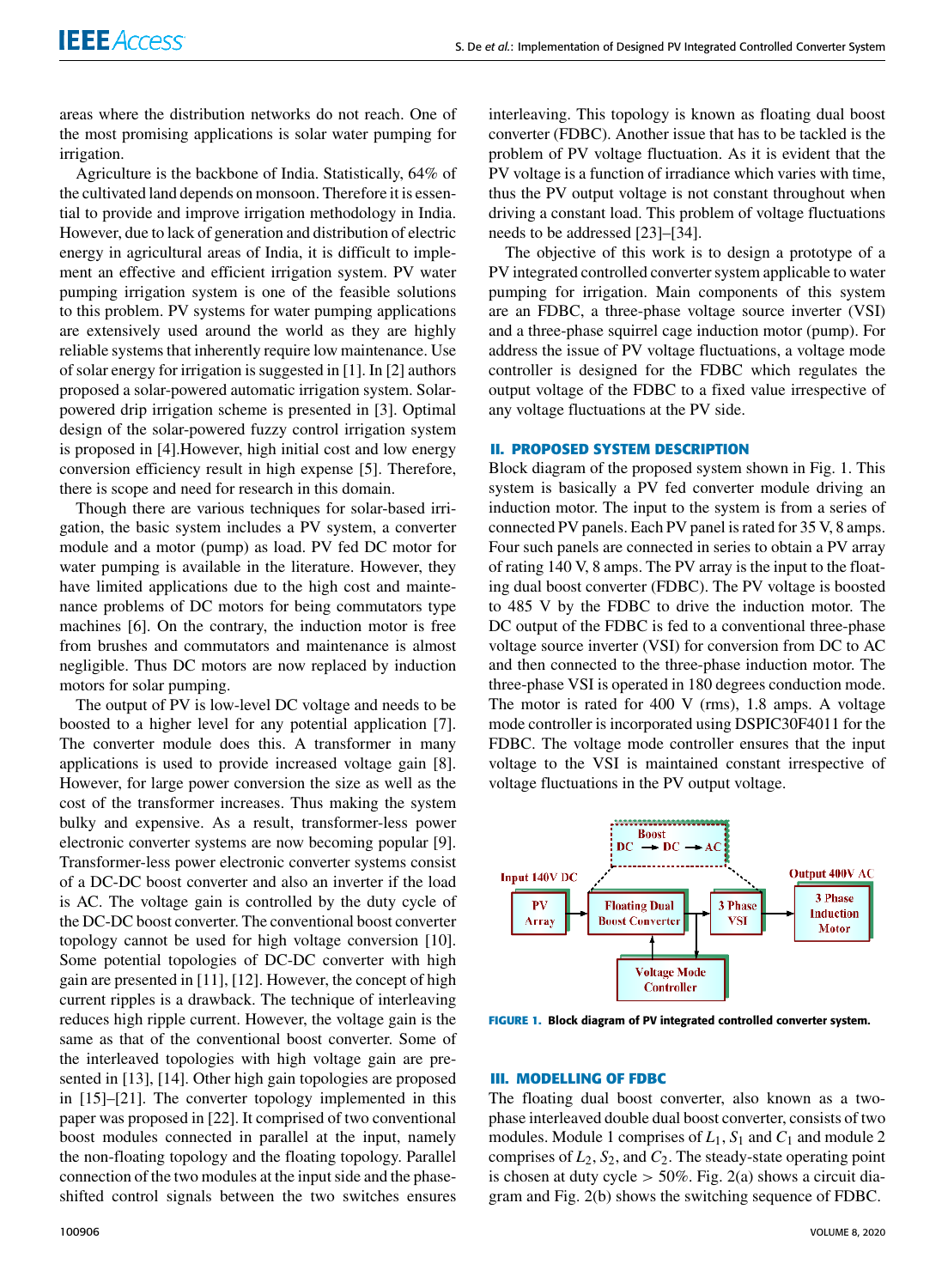

**FIGURE 2.** Circuit diagram and switching sequence of FDBC, (a) circuit diagram of FDBC, (b) switching sequence for  $d > 0.5$  of FDBC.

The output voltage, output current, input current and voltage stress across the switches and diodes is given by,

$$
v_o = v_{C1} + v_{C2} - v_{in}
$$
 (1)

$$
i_o = v_o/R \tag{2}
$$

$$
i_{in} = i_{L1} + i_{L2} - i_o \tag{3}
$$

$$
v_s = v_{C1} + v_{C2} = v_o - v_{in}
$$
 (4)

#### A. LARGE SIGNAL MODEL

Mode 1 (0 to  $t_1$ ): When  $S_1$  and  $S_2$  are turned ON. Fig. 3(a) shows the circuit during mode 1.  $L_1$  and  $L_2$  are charging, and  $C_1$  and  $C_2$  are discharging. State-space representation of mode 1 is represented by,

$$
\dot{x} = A_{m1}x + B_{m1}u \Rightarrow \begin{bmatrix} \dot{i}_{L1} \\ \dot{v}_{C1} \\ \dot{i}_{L2} \\ \dot{v}_{C2} \end{bmatrix} = \begin{bmatrix} 0 & 0 & 0 & 0 \\ 0 & \frac{-1}{RC_1} & 0 & \frac{-1}{RC_1} \\ 0 & 0 & 0 & 0 \\ 0 & \frac{-1}{RC_2} & 0 & \frac{-1}{RC_2} \end{bmatrix}
$$

$$
\times \begin{bmatrix} i_{L1} \\ v_{C1} \\ i_{L2} \\ v_{C2} \end{bmatrix} + \begin{bmatrix} \frac{1}{L_1} \\ \frac{1}{RC_1} \\ \frac{1}{L_2} \\ \frac{1}{RC_2} \end{bmatrix} v_{in} \qquad (5)
$$

$$
y = C_{m1}x + D_{m1}u \Rightarrow [V_o] = \begin{bmatrix} 0 & 1 & 0 & 1 \end{bmatrix} \begin{bmatrix} x \\ y_{C1} \\ i_{L2} \\ v_{C2} \end{bmatrix}
$$

$$
+ [-1]V_{in} \tag{6}
$$

Mode 2 ( $t_1$  to  $t_2$ ): When  $S_1$  is turned ON, and  $S_2$  is turned OFF. Fig. 3(b) shows the circuit during mode 2. *L*<sup>1</sup> and *C*<sup>2</sup>



**FIGURE 3.** FDBC equivalent circuit (a) mode 1, (b) mode (2), (c) mode 3.

are charging while  $L_2$  and  $C_1$  are discharging. State-space representation of mode 2 is represented by (7) and (8).

$$
\dot{x} = A_{m2}x + B_{m2}u \Rightarrow \begin{bmatrix} i_{L1} \\ i_{C1} \\ i_{L2} \\ i_{C2} \end{bmatrix} = \begin{bmatrix} 0 & 0 & 0 & 0 \\ 0 & \frac{-1}{RC_1} & 0 & \frac{-1}{RC_1} \\ 0 & 0 & 0 & \frac{-1}{LC_1} \\ 0 & 0 & 0 & \frac{-1}{LC_2} \\ 0 & \frac{-1}{RC_2} & \frac{1}{CC_2} & \frac{-1}{RC_2} \end{bmatrix}
$$

$$
\times \begin{bmatrix} i_{L1} \\ i_{L2} \\ i_{L2} \\ i_{C2} \end{bmatrix} + \begin{bmatrix} \frac{1}{L_1} \\ \frac{1}{RC_1} \\ \frac{1}{L_2} \\ \frac{1}{RC_2} \end{bmatrix} v_{in} \qquad (7)
$$

$$
y = C_{m2}x + D_{m2}u \Rightarrow [V_o] = \begin{bmatrix} 0 & 1 & 0 & 1 \end{bmatrix} \begin{bmatrix} i_{L1} \\ i_{L2} \\ i_{L2} \\ i_{C2} \end{bmatrix}
$$

 $+$   $[-1]$  *V*<sub>in</sub> (8)

Fig. 3(c) shows the circuit during mode 3.  $L_2$  and  $C_1$  are charging while  $L_1$  and  $C_2$  are discharging. State representation of mode 3 is also likewise obtained. The averaged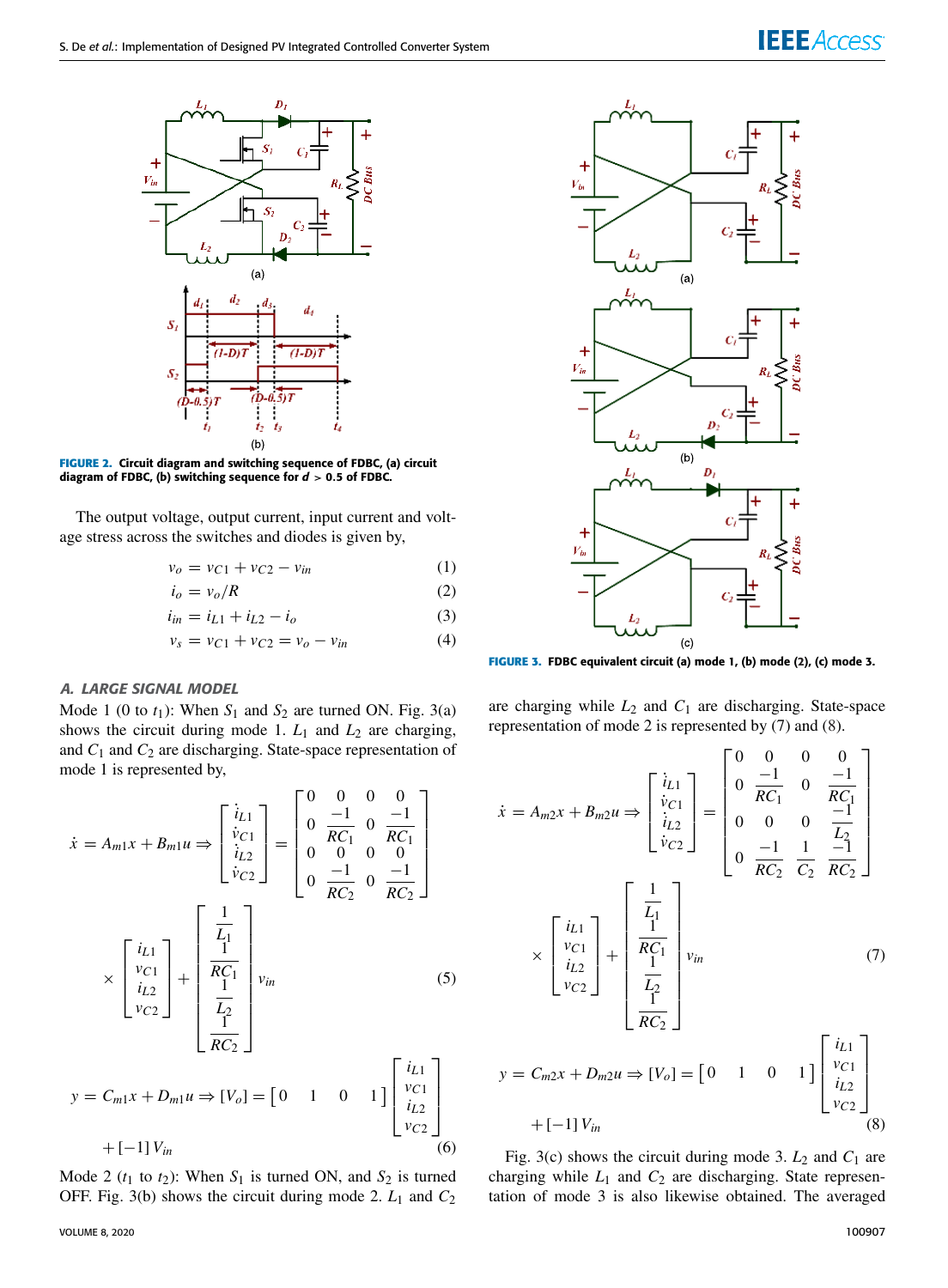large-signal model is obtained using the circuit averaging method in [35]. In FDBC  $L_1 = L_2 = L \& C_1 = C_2 = C$ , Therefore the averaged large-signal model of floating dual boost converter is,  $\mathbf{r}$ −*d*<sup>1</sup>  $\overline{\phantom{a}}$ 

$$
\dot{x} = A_{ave}x + B_{ave}u \Rightarrow \begin{bmatrix} \dot{i}_{L1} \\ \dot{v}_{C1} \\ \dot{i}_{L2} \\ \dot{v}_{C2} \end{bmatrix} = \begin{bmatrix} 0 & \frac{-a_1}{L} & 0 & 0 \\ \frac{\overline{d}_1}{C} & \frac{-2}{RC} & 0 & 0 \\ 0 & 0 & 0 & \frac{-\overline{d}_2}{L} \\ 0 & 0 & \frac{\overline{d}_2}{C} & \frac{-2}{RC} \end{bmatrix}
$$

$$
\begin{bmatrix} i_{L1} \\ v_{C1} \\ i_{L2} \\ v_{2} \end{bmatrix} + \begin{bmatrix} \frac{1}{L} \\ \frac{\overline{d}_1}{R} \\ \frac{\overline{d}_2}{R} \\ \frac{\overline{d}_2}{R} \\ \frac{\overline{d}_2}{R} \\ \frac{\overline{d}_2}{R} \\ \frac{\overline{d}_2}{R} \\ \frac{\overline{d}_2}{R} \\ \frac{\overline{d}_2}{R} \\ \frac{\overline{d}_2}{R} \\ \frac{\overline{d}_2}{R} \\ \frac{\overline{d}_2}{R} \\ \frac{\overline{d}_2}{R} \\ \frac{\overline{d}_2}{R} \\ \frac{\overline{d}_2}{R} \\ \frac{\overline{d}_2}{R} \\ \frac{\overline{d}_2}{R} \\ \frac{\overline{d}_2}{R} \\ \frac{\overline{d}_2}{R} \\ \frac{\overline{d}_2}{R} \\ \frac{\overline{d}_2}{R} \\ \frac{\overline{d}_2}{R} \\ \frac{\overline{d}_2}{R} \\ \frac{\overline{d}_2}{R} \\ \frac{\overline{d}_2}{R} \\ \frac{\overline{d}_2}{R} \\ \frac{\overline{d}_2}{R} \\ \frac{\overline{d}_2}{R} \\ \frac{\overline{d}_2}{R} \\ \frac{\overline{d}_2}{R} \\ \frac{\overline{d}_2}{R} \\ \frac{\overline{d}_2}{R} \\ \frac{\overline{d}_2}{R} \\ \frac{\overline{d}_2}{R} \\ \frac{\overline{d}_2}{R} \\ \frac{\overline{d}_2}{R} \\ \frac{\overline{d}_2}{R} \\ \frac{\overline{d}_2}{R} \\ \frac{\overline{d}_2}{R} \\ \frac{\overline{d}_2}{R} \\ \frac{\overline{d}_2}{R} \\ \frac{\overline{d}_2}{R} \\ \
$$

$$
y = C_{ave}x + D_{ave}u \Rightarrow [v_o] = \begin{bmatrix} 0 & 1 & 0 & 1 \end{bmatrix} \begin{bmatrix} v_{L1} \\ v_{C1} \\ i_{L2} \\ v_{C2} \end{bmatrix} + \begin{bmatrix} -1 \end{bmatrix} v_{in} \tag{10}
$$

### B. STEADY STATE VOLTAGE GAIN

Averaged large-signal model = Steady-state model + Small-signal model

$$
x = X + \hat{x} \tag{11}
$$

$$
y = Y + \hat{y} \tag{12}
$$

where *X* and *Y* are the steady-state model  $\hat{x}$  and  $\hat{y}$  is a small signal model.

$$
v_{in} = V_{in} + \hat{v}_{in}; v_o = V_o + \hat{v}_o; i_{L1} = I_{L1} + \hat{i}_{L1}
$$
  
\n
$$
i_{L2} = I_{L1} + \hat{i}_{L1}; v_{C1} = V_{C1} + \hat{v}_{C1}; v_{C2} = V_{C2} + \hat{v}_{C2}
$$
  
\n
$$
d_1 = D_1 + \hat{d}_1; d_2 = D_2 + \hat{d}_2
$$
\n(13)

During steady-state  $x = X$ ,  $y = Y$  and  $\dot{X} = AX +$  $BY = 0$ , therefore the voltage gain is given as,

$$
\Rightarrow \frac{V_o}{V_{in}} = \frac{1}{1 - D_1} + \frac{1}{1 - D_2} - 1 = \frac{1 + D}{1 - D}
$$
  
(Where D<sub>1</sub> = D<sub>2</sub> = D) (14)

The voltage gain of FDBC is given by (14).

# C. LINEARIZED SMALL SIGNAL MODEL

The small-signal model is obtained by substituting (13) in the averaged large-signal model ((9) and (10)).

$$
\begin{bmatrix}\n\hat{i}_{L1} + I_{L1} \\
\hat{v}_{C1} + V_{C1} \\
\hat{i}_{L2} + I_{L2} \\
\hat{v}_{C2} + V_{C2}\n\end{bmatrix} = P \begin{bmatrix}\n\hat{i}_{L1} + I_{L1} \\
\hat{v}_{C1} + V_{C1} \\
\hat{i}_{L2} + I_{L1} \\
\hat{v}_{C2} + V_{C2}\n\end{bmatrix} + \begin{bmatrix}\n\frac{1}{L} \\
\frac{1}{RC} \\
\frac{1}{L} \\
\frac{1}{RC}\n\end{bmatrix} (\hat{v}_{in} + V_{in})
$$
\n(15)

where, (16) as shown at the bottom of the next page.

The multiplication of two small signals yields a minimal value, thus

$$
\widehat{x}.\widehat{x} \text{ or } \widehat{y}.\widehat{y} \text{ or } \widehat{x}.\widehat{y} = 0 \tag{17}
$$

Using  $\dot{X} = AX + BY = 0$  and (17) in (15) and (16) results in,

$$
\hat{x} = A\hat{x} + B_1\hat{u}_1 + B_2\hat{u}_2 \Rightarrow \begin{bmatrix} \hat{i}_{L1} \\ \hat{i}_{L1} \\ \hat{i}_{L2} \\ \hat{i}_{L2} \\ \hat{i}_{L2} \end{bmatrix} = A \begin{bmatrix} \hat{i}_{L1} \\ \hat{i}_{L2} \\ \hat{i}_{L2} \\ \hat{i}_{L2} \end{bmatrix}
$$

$$
+ \begin{bmatrix} \frac{1}{L} \\ \frac{1}{RC} \\ \frac{1}{LC} \\ \frac{1}{RC} \end{bmatrix} \hat{v}_{in} + \begin{bmatrix} \frac{V_{C1}}{L} \\ \frac{I_{L1}}{C} \\ \frac{I_{L2}}{C} \end{bmatrix} \hat{d}
$$
(18)
$$
\hat{y} = C\hat{x} + D_1\hat{u}_1 + D_2\hat{u}_2 \Rightarrow \hat{v}_o = \begin{bmatrix} 0 & 1 & 0 & 1 \end{bmatrix}
$$

$$
\times \begin{bmatrix} \hat{i}_{L1} \\ \hat{i}_{L2} \\ \hat{i}_{L2} \\ \hat{i}_{L2} \end{bmatrix} + \begin{bmatrix} -1 \end{bmatrix} \hat{v}_{in} + [0] \hat{d}
$$
(19)

The linearized small-signal model of FDBC is represented by (18) and (19). The voltage mode controller for the FDBC is designed based on this small-signal model of the FDBC.

#### **TABLE 1.** Components constraint of FDBC.

| <b>Components</b> | Laverage           | max                  |
|-------------------|--------------------|----------------------|
| Transistor        | $(i_{in} - i_o)/2$ | $V_{out}$ - $V_{in}$ |
| Diode             | $l_0$              | $V_{out}$ - $V_{in}$ |
| Inductor          | $(i_{in} - i_o)/2$ |                      |
| Capacitor         |                    | $V_{out}$ $V_{in}$   |

#### D. PARAMETER DESIGN

In this topology, the switches have to handle lower current and voltage rating while the size of the input inductances and output capacitances decreases due to the interleaving concept. Table 1 shows the components constraint [35]. The inductor value is calculated using (20) [35],

$$
L = \frac{2v_{in}}{\Delta i_{in}f_s}(D - 0.5) \tag{20}
$$

The capacitor value is calculated using (21) [35],

$$
C = \frac{2i_o}{\Delta v_a f_s} (D - 0.5) \tag{21}
$$

#### E. TRANSFER FUNCTION

It is essential to derive the small-signal transfer function of the converter in order to design a controller for the same. The generalized transfer function equation is given as,

$$
Y(s) = C(sI - A)^{-1}BU(s) + DU(S) \Rightarrow \frac{Y(s)}{U(s)}
$$
  
=  $C(sI - A)^{-1}B + D$  (22)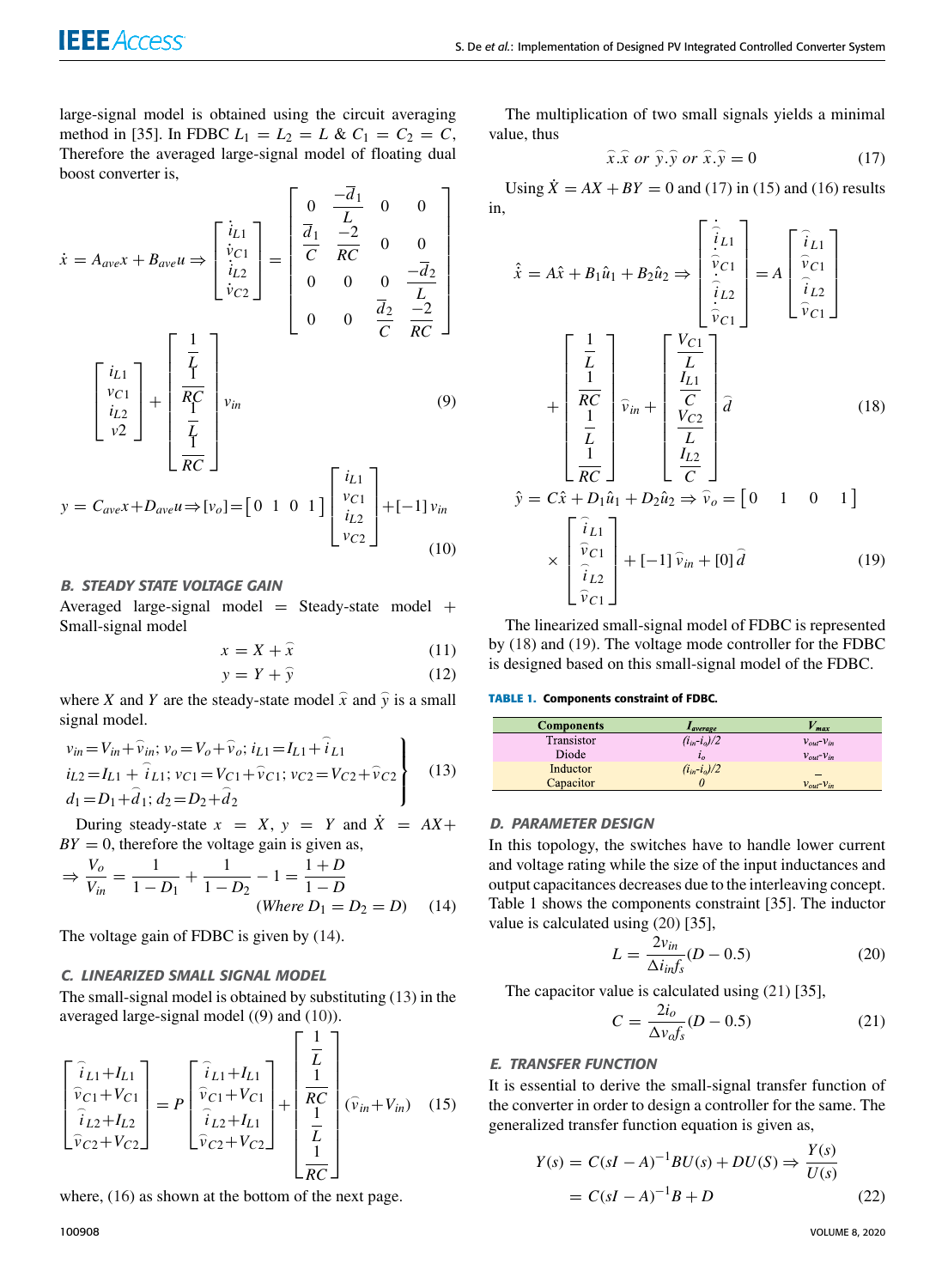The transfer functions of FDBC are given as,

$$
\frac{\widehat{v}_o(s)}{\widehat{v}_{in}(s)} = C(sI - A)^{-1}B_1 + D_1 @ \widehat{d} = 0 \tag{23}
$$

$$
\frac{\widehat{v}_o(s)}{\widehat{d}(s)} = C(sI - A)^{-1}B_2 + D_2 \mathcal{Q}\widehat{v}_{in} = 0 \qquad (24)
$$

The input to output transfer function is represented by (23), and the control to output transfer function is represented by (24). Substituting the value of  $A$ ,  $B_2$ ,  $C$ ,  $D_2$  from (18) and (19) in (24),

$$
\frac{\widehat{v}_o(s)}{\widehat{d}(s)} = \frac{-3.467e^5s^3 + 4.469e^9s^2 + 2.433e^{11}s + 1.28e^{16}}{s^4 + 533.3s^3 + 5.685e^6s^2 + 1.497e^9s + 7.87e^{12}}
$$
(25)

The control to output transfer function for the designed FDBC is represented by  $(25)$ .

#### **IV. CONTROLLER DESIGN**

Proportional integral derivative (PID) controller is one of the most common control loop mechanism present and is extremely mainstream in industrial control systems. Generally, PI type controllers are used for the DC-DC converter. When incorporated with a DC-DC converter as a voltage controller, a PID controller attempts to reduce the error between the sensed output voltage and the reference voltage by outputting a control voltage that can adjust the duty cycle accordingly. PI controller is linear. However, DC-DC converters are non-linear. Therefore the design of a PI controller for a DC-DC converter is realized using a linearized small-signal model of the converter. Fig. 4 shows a closed-loop structure for the designed FDBC. In Fig. 4, *Vref* is the steady-state output voltage;  $v_c$  is the control voltage that can adjust the duty cycle (*d*). It is evident from the figure that the PI controller addresses the small-signal disturbances arising at the output side and reduces it to zero by controlling the duty cycle.

Design of PI controller involves the calculation  $K_p$  and  $K_i$ . The most incorporated method to tune a PI controller is the Ziegler-Nichol's method as it does not involves complex modelling of the plant and also handles problems like



**FIGURE 4.** Closed loop system of FDBC.



**FIGURE 5.** Block diagram of a closed loop plant.

uncertainty, modelled dynamics, etc. The drawback of this method is that it is tedious and time-consuming as it is a trial and error method. Other techniques like bode plot and root locus techniques are also popular but require the mathematical modelling of the system. In the case of FDBC, the small-signal transfer function has a zero on the right-hand side of the *S* plane, making it a minimum phase system. Bode plot will work for non-minimum phase systems only, therefore, cannot be used to design a PI controller for FDBC.

Root locus technique was not very popular before the advent of powerful mathematical tools like MATLAB, Octave etc. The reason being, this method is very computationally intensive and requires complex mathematical calculations which increase the room for error. To understand this technique, let us take a general block diagram of a closed-loop plant, as shown in Fig. 5. Where  $G_p$  is a plant

$$
P = \begin{bmatrix} 0 & \frac{-\overline{(D_1 + \hat{d}_1)}}{L} & 0 & 0 \\ \frac{-\overline{(D_1 + \hat{d}_1)}}{C} & \frac{-2}{RC} & 0 & 0 \\ 0 & 0 & 0 & \frac{-\overline{(D_2 + \hat{d}_2)}}{L} \\ 0 & 0 & \frac{-\overline{(D_2 + \hat{d}_2)}}{C} & \frac{-2}{RC} \end{bmatrix}
$$

$$
\begin{bmatrix} \hat{v}_o + V_0 \end{bmatrix} = \begin{bmatrix} 0 & 1 & 0 & 1 \end{bmatrix} \begin{bmatrix} \hat{i}_{L1} + I_{L1} \\ \hat{v}_{C1} + V_{C1} \\ \hat{i}_{L2} + I_{L1} \\ \hat{i}_{L2} + V_{C2} \end{bmatrix} + [-1](\hat{v}_{in} + V_{in}) \qquad (16)
$$

VOLUME 8, 2020 **100909**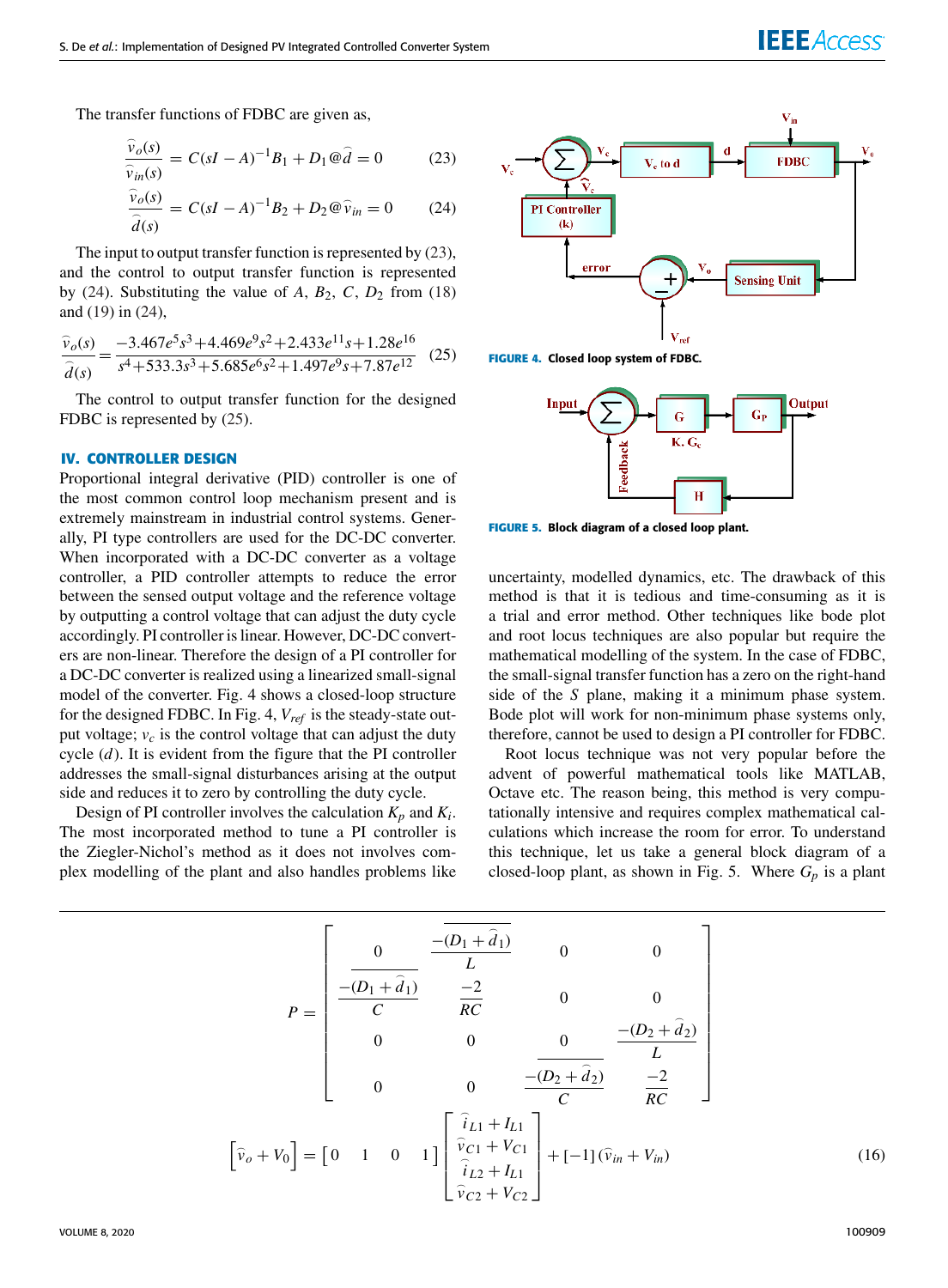

**FIGURE 6.** Root locus of the plant (FDBC).

transfer function, *G* is controller transfer function  $(KG_c)$ , *K* is controller gain, *G<sup>c</sup>* is the pole-zero structure of the controller, H is the feedback transfer function.

$$
TF_c = \frac{n_c}{d_c} = \frac{KG_c G_p}{1 + KG_c G_p H} \tag{26}
$$

where  $TF_c$  is the closed-loop transfer function of the plant. *G<sup>c</sup>* is given by,

$$
G_c = \frac{(s+a)}{s} \tag{27}
$$

$$
a = \frac{K_i}{K_p} \tag{28}
$$

$$
K_p = K \tag{29}
$$
  

$$
K_i = aK \tag{30}
$$

Now to obtain the location of the pole of  $TF_c$ ,  $d_c$  has to be equated to zero,

$$
1 + KG_c G_p H = 0 \tag{31}
$$

Now for a given value of  $G_c$ ,  $G_p$ ,  $H$ , if we vary  $K$  from then the location of the poles of  $TF_c$  will vary accordingly. Values of  $K_p$  and  $K_i$  for the voltage controller of FDBC is obtained using the root locus technique. Followings are the steps to design the controller for FDBC using root locus technique.

The plant is the FDBC, and the transfer function of the plant from the control point of view will be the control voltage gain as in (25). The transfer function of the plant is, (32), as shown at the bottom of the next page.

Fig. 6 shows the root locus of *Gp*. Each pole location, shown and consists of two poles. The close loop transfer function (*TFc*) is calculated using (23). *G<sup>p</sup>* is the plant transfer function. Since unity feedback is considered in this case, therefore  $H$  is taken as unity. As the designer has the liberty to choose the pole location, the value of  $K$  and  $G_c$  are obtained accordingly. The closed-loop transfer function of FDBC for the chosen pole location is given as, (33) shown at the bottom of the next page.

The root locus of  $TF_c$  is shown in Fig. 7(a). The two poles marked in the figure are the poles which will be varied to obtain a desirable step response. It is seen that a fifth pole in introduced in *TF<sup>c</sup>* when compared to the open-loop transfer function, this pole is added due to the integrator. It is also seen



**FIGURE 7.** Root locus and response (a) root locus of  $IF_c$ , (b) step response of  $IF_c$ , (c) root locus for the new  $IF_c$ , (d) step response of the new  $TF_c$ .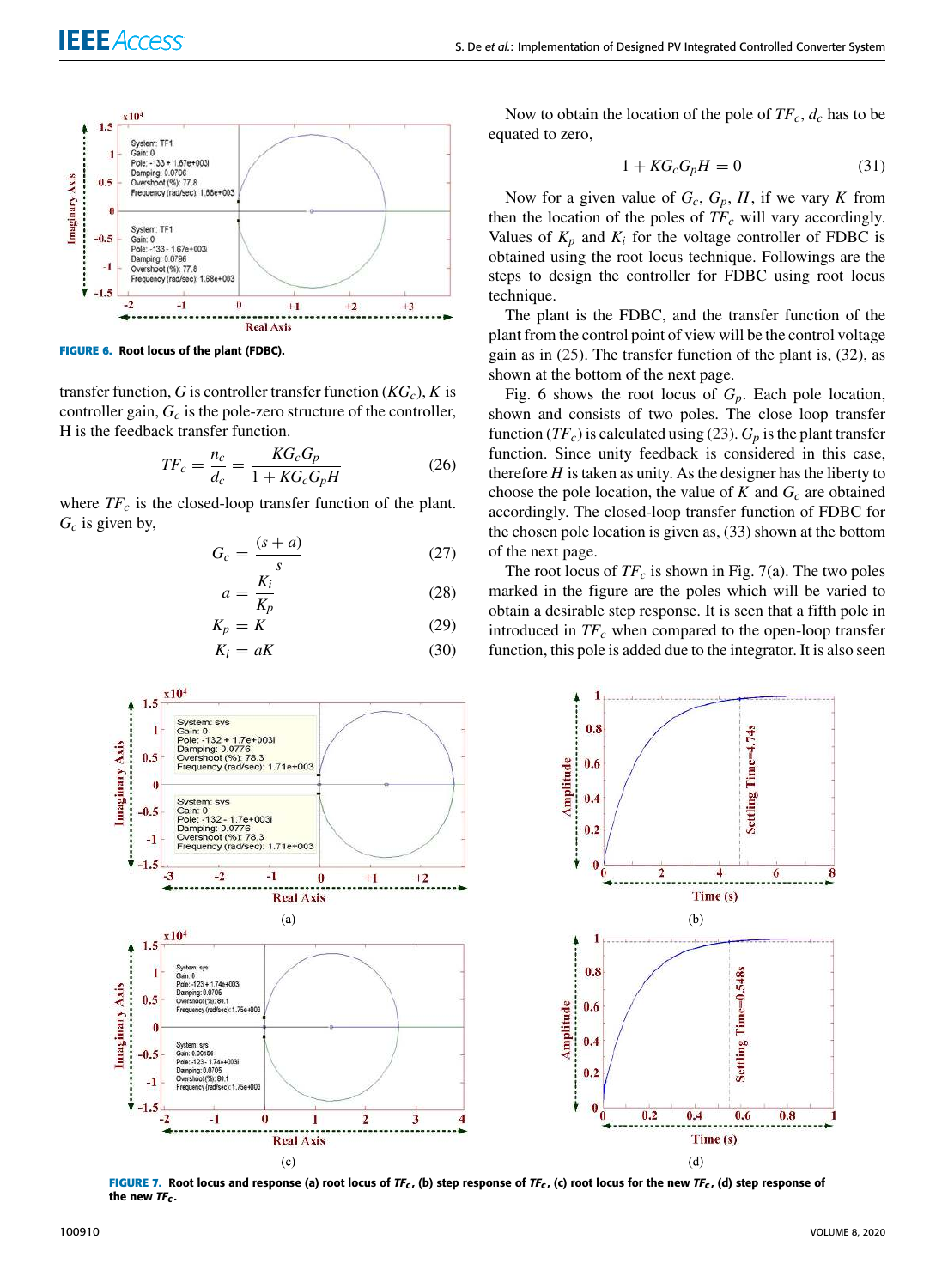# **IEEE** Access<sup>®</sup>



**FIGURE 8.** Experimental setup of proposed work.

#### **TABLE 2.** Hardware specifications.

| <b>FDBC</b> Specifications              |                                    |  |  |
|-----------------------------------------|------------------------------------|--|--|
| Input Supply (PV array)                 | 140 Volts, $8 \text{ Amps} (DC)$ . |  |  |
| Required Output (Max)                   | 495 Volts, 1.5 Amps (DC)           |  |  |
| Steady state duty cycle=56%             | 56%                                |  |  |
| Switch part number                      | IPA60R199CP (Mosfet)               |  |  |
| Diode part number                       | STTH806                            |  |  |
| Inductor rating/Inductor part number    | 560 µH/PCV-2-564-08L               |  |  |
| Capacitor rating                        | 120µF, 600V                        |  |  |
| <b>VSI</b> Specifications               |                                    |  |  |
|                                         |                                    |  |  |
| Input Supply(FDBC)                      | 495 Volts, 1.5 Amps (DC).          |  |  |
| Required Output (Max)                   | 400 Volts (rms), 1 Amps (rms)      |  |  |
|                                         | (AC)                               |  |  |
| DC-Link Capacitor rating                | 1000uF, 500 Volts                  |  |  |
| Switch part number                      | FGA25N120ANTD (IGBT)               |  |  |
|                                         |                                    |  |  |
| 3-phase Induction Motor (Squirrel Cage) |                                    |  |  |
| Ratings                                 | 400 Volts, 1.8 Amps, 0.72 kW       |  |  |
| Frequency                               | 50 Hz                              |  |  |
| <b>RPM</b>                              | 1415                               |  |  |
| PF                                      | 0.8                                |  |  |

in the root locus of  $TF_c$ . The step response of  $TF_c$  is obtained to validate the performance of the controller with the desired performance requirement. Fig. 7(b) shows the step response of  $TF_c$ .

Obtain new poles- From the step response, it can be inferred that the settling time of the controller is high. Thus we to move the poles from its initial position to a new position along the root locus. However, the pole position should be selected such that it is on the left-hand side of the s-plane. After multiple iterations, the desirable step response was obtained for FDBC.



**FIGURE 9.** The output waveform of FDBC in hardware, (a) input voltage, output voltage and duty cycle, (b) input voltage, output voltage and voltage stress across switches, (c) inductor current.

The new closed-loop transfer function  $(TF_C)$  is expressed as, (34) shown at the bottom of this page.

$$
G_p = \frac{\hat{v}_o(s)}{\hat{d}(s)} = \frac{-3.467 \times 10^5 s^3 + 4.469 \times 10^9 s^2 + 2.433 \times 10^{11} s + 1.28 \times 10^{16}}{s^4 + 533.3s^3 + 5.685 \times 10^6 s^2 + 1.497 \times 10^9 s + 7.87 \times 10^{12}}
$$
(32)

$$
TF_c = \frac{-1.761s^4 + 2.252 \times 10^4 s^3 + 3.506 \times 10^6 s^2 + 6.5141 \times 10^{10} s + 6.501 \times 10^{12}}{s^5 + 531.4s^4 + 5.709 \times 10^6 s^3 + 1.501 \times 10^9 s^2 + 7.939 \times 10^{12} s + 6.501 \times 10^{12}}
$$
(33)

$$
TF_c = \frac{-14.59s^4 + 1.866 \times 10^5 s^3 + 2.905 \times 10^7 s^2 + 5.397 \times 10^{11} s + 5.387 \times 10^{13}}{5 + 5.18.74 + 5.872 \times 10^{6} s^3 + 1.526 \times 10^{9} s^2 + 5.397 \times 10^{11} s + 5.387 \times 10^{13}}
$$
(34)

$$
TF_c = \frac{1.055 \times 1.055 \times 1.555 \times 1.555 \times 1.055 \times 1.555 \times 1.555 \times 1.555 \times 1.555 \times 1.555 \times 1.555 \times 1.555 \times 1.555 \times 1.555 \times 1.555 \times 1.555 \times 1.555 \times 1.555 \times 1.555 \times 1.555 \times 1.555 \times 1.555 \times 1.555 \times 1.555 \times 1.555 \times 1.555 \times 1.555 \times 1.555 \times 1.555 \times 1.555 \times 1.555 \times 1.555 \times 1.555 \times 1.555 \times 1.555 \times 1.555 \times 1.555 \times 1.555 \times 1.555 \times 1.555 \times 1.555 \times 1.555 \times 1.555 \times 1.555 \times 1.555 \times 1.555 \times 1.555 \times 1.555 \times 1.555 \times 1.555 \times 1.555 \times 1.555 \times 1.555 \times 1.555 \times 1.555 \times 1.555 \times 1.555 \times 1.555 \times 1.555 \times 1.555 \times 1.555 \times 1.555 \times 1.555 \times 1.555 \times 1.555 \times 1.555 \times 1.555 \times 1.555 \times 1.555 \times 1.555 \times 1.555 \times 1.555 \times 1.555 \times 1.555 \times 1.555 \times 1.555 \times 1.555 \times 1.555 \times 1.555 \times 1.555 \times 1.555 \times 1.555 \times 1.555 \times 1.555 \times 1.555 \times 1.555 \times 1.555 \times 1.555 \times 1.555 \times 1.555 \times 1.555 \times 1.555 \times 1.555 \times 1.555 \times 1
$$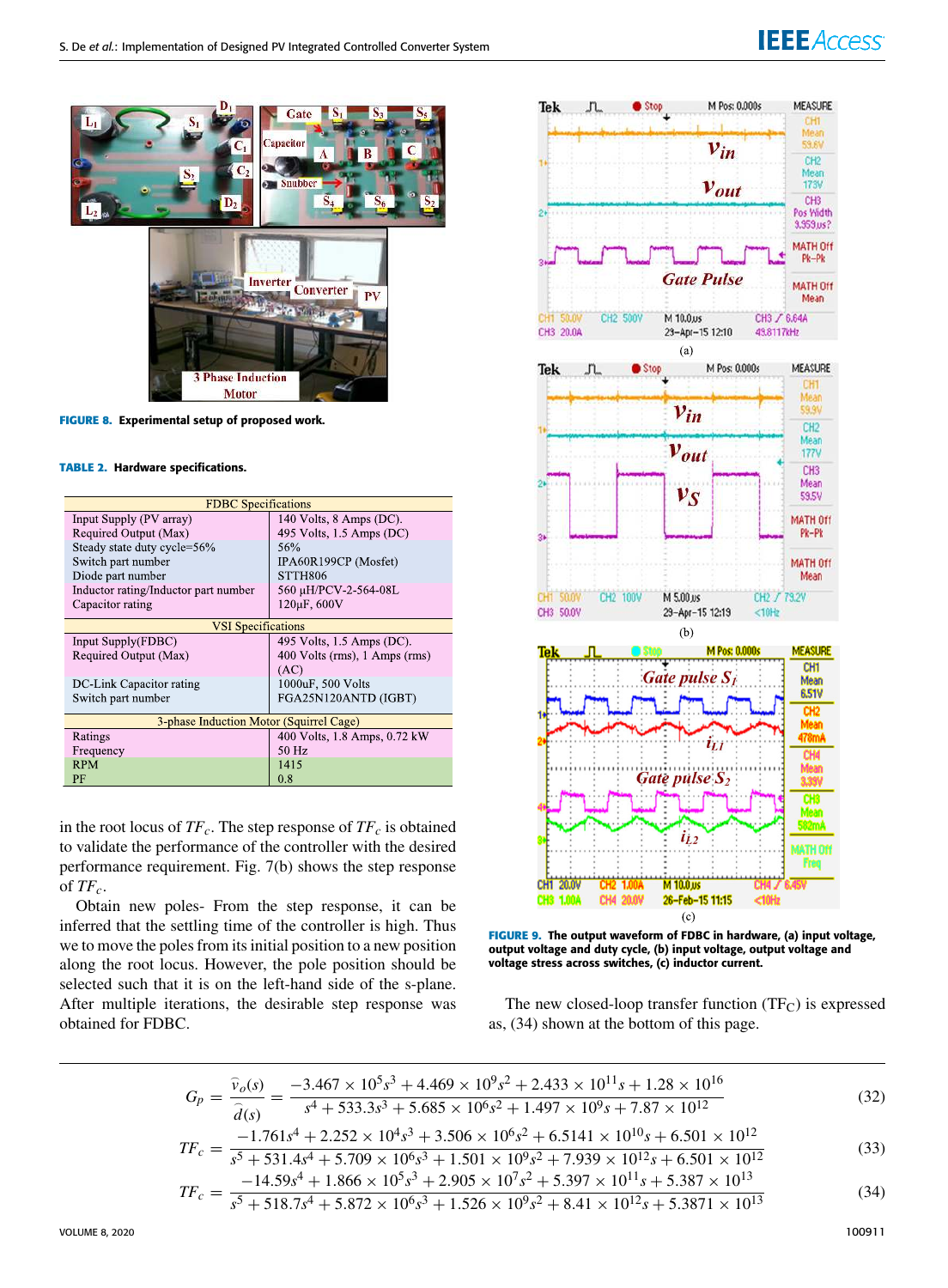





**FIGURE 11.** Output waveform of the entire system (a) output waveform of the PV voltage, FDBC voltage, VSI voltage and current, (b) motor output waveform.

Fig. 7(c) shows the root locus for the new *TFc*. The new pole locations are highlighted in the root locus. Fig. 7(d)



**FIGURE 12.** Closed-loop output waveform of FDBC in hardware.

shows the step response of the new *TFc*. It can interfere that the settling time of the system has reduced from 4.74 sec to 0.548 sec. Thus, the pole position can be varied accordingly to obtain the desired response. For the selected pole location, the value of *K* is obtained, and  $K_p$  (1.2) and  $K_i$  (0.25) are calculated using (29) and (30) for the voltage controller of FDBC. Realizing the above steps requires complex and long mathematical computation; thus, these steps are computed using MATLAB.

#### **V. HARDWARE SPECIFICATIONS**

The specifications of the setup are given in Table. 2, the Experimental setup is shown in Fig. 8. Fig. 9(a) shows the input voltage, output voltage and duty cycle and Fig. 9(b) shows the input voltage, output voltage and voltage stress across the switch of the FDBC in hardware. Fig.  $9(c)$ highlights the inductor current for both the modules of FDBC. Fig. 10(a) shows the plot for input power VS efficiency for the fabricated FDBC. Fig. 10(b) shows the bar graph of output voltage and voltage stress across the switches for a specific input voltage. It is inferred from the plot that this topology offers low voltage stress across its switches.

The output waveform of the entire system is shown in Fig. 11(a). It highlights the PV voltage, the output voltage of the FDBC, motor phase to phase voltage and motor phase current. Fig. 11(b) shows all the three-phase to phase voltages and the phase current of the motor. It is observed that  $V(\text{line})_{rms} = 0.81V_{in}$ ,  $V_{in} = 483 V$ ,  $V(\text{line})_{rms} =$  $483*0.81 = 396$  *V* for the 180 $\degree$  mode three-phase inverter used.

As discussed earlier, the PV output voltage as functions of time or instead function of irradiance, which is a function of time. The output voltage of the PV fed FDBC when driving a constant load has to be maintained constant despite the variations in PV voltage. The voltage mode controller is designed for this purpose. The hardware results of the closed-loop operation of FDBC are shown in Fig.12. The reference voltage is set at 120V (*Vref* ). From Fig. 12 it is observed that the output is maintained constant at the reference value.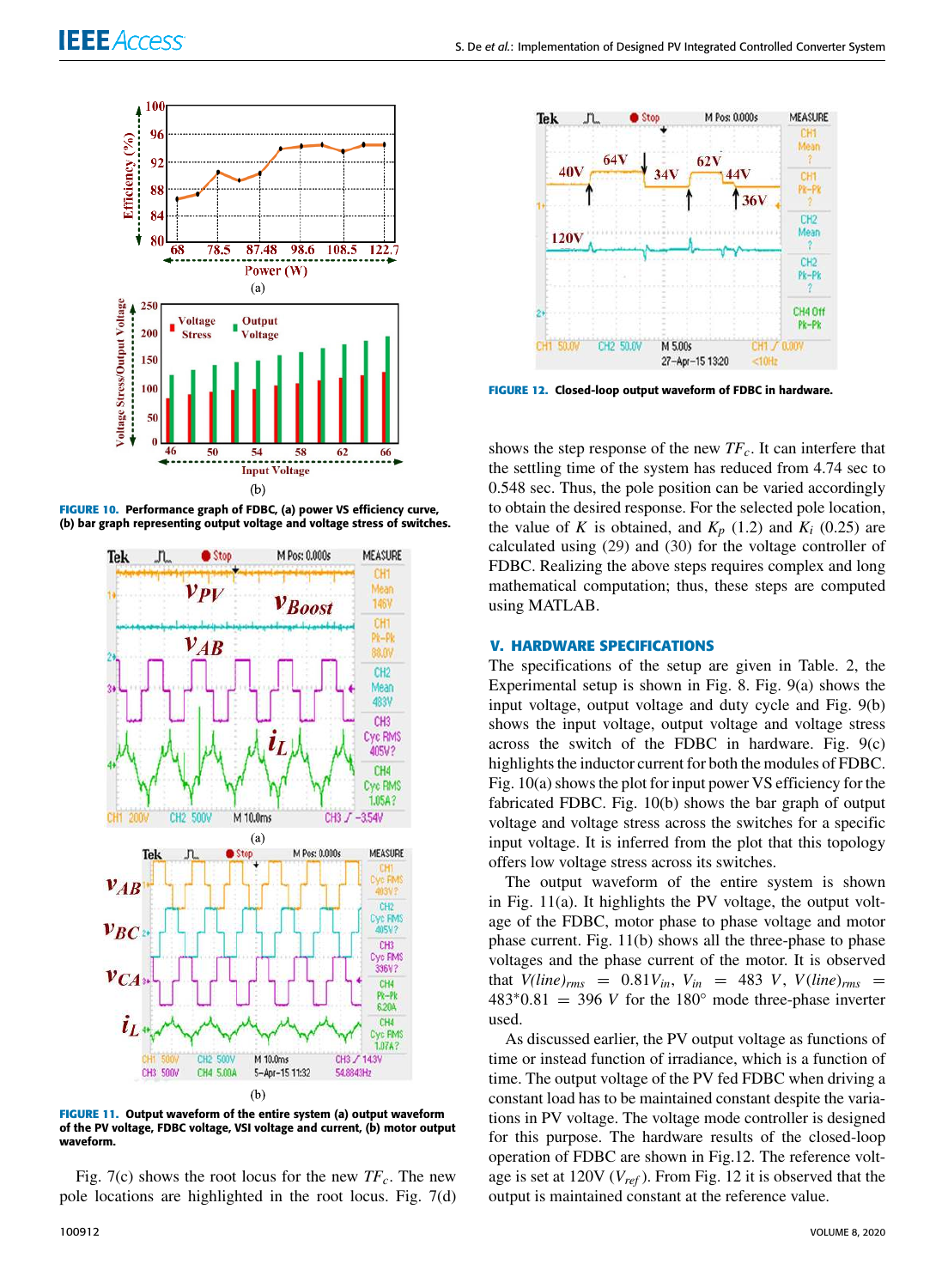#### **VI. CONCLUSION**

A PV based system using floating dual boost converter (FDBC), a three-phase voltage source inverter (VSI) and a three-phase squirrel cage induction motor (pump) are designed and implemented. It has been observed that the DC-link voltage obtained from the DC-DC converter varies with solar input voltage variation. So, it is essential to control either the DC-link voltage of the inverter or the output voltage of the inverter to obtain better performance. Hence, a voltage mode controller has been designed and implemented to keep the output of the DC-DC converter constant. The DC-DC converter is tested in closed-loop for different input voltage, and the performance of the voltage mode controller has been verified.

#### **REFERENCES**

- [1] Z. A. Mahbub, M. Shahriar, M. Hossain, M. Islam, and M. Rahman, ''Solar energy utilizing irrigation system for the rural areas of Bangladesh,'' *Global J. Research. Engg. Elect. Electron. Engg.*, vol. 13, no. 5, pp. 1–7, 2013.
- [2] M. Dursun and S. Ozden, ''Application of solar powered automatic water pumping in turkey,'' *Int. J. Comput. Electr. Eng.*, vol. 4, no. 2, pp. 161–164, 2012.
- [3] J. Burney, L. Woltering, M. Burke, R. Naylor, and D. Pasternak, ''Solar-powered drip irrigation enhances food security in the Sudano– Sahel,'' *Proc. Nat. Acad. Sci. USA*, vol. 107, no. 5, pp. 1848–1853, Feb. 2010.
- [4] S. N. Singh, R. Jha, and M. K. Nandwana, ''Optimal design of solar powered fuzzy control irrigation system for cultivation of green vegetable plants in rural India,'' in *Proc. 1st Int. Conf. Recent Adv. Inf. Technol. (RAIT)*, Mar. 2012, pp. 877–882.
- [5] M. J. Case and E. E. Denny, ''A novel approach to photovoltaic powered water pumping design,'' in *Proc. 13th Int. Power Electron. Motion Control Conf.*, Warsaw, Poland, Sep. 2008, pp. 1821–1825.
- [6] R. Sivapriyan, S. Umashankar, and P. Sanjeevikumar, ''Direct-coupled permanent magnet DC motor-driven solar photovoltaic water pumping system—A literature review,'' in *Advances in Smart Grid and Renewable Energy* (Lecture Notes in Electrical Engineering), vol. 435. Singapore: Springer, 2018, pp. 307–314.
- [7] F. Blaabjerg, Z. Chen, and S. B. Kjaer, "Power electronics as efficient interface in dispersed power generation systems,'' *IEEE Trans. Power Electron.*, vol. 19, no. 5, pp. 1184–1194, Sep. 2004.
- [8] Y. Xue, L. Chang, S. B. Kjaer, J. Bordonau, and T. Shimizu, ''Topologies of single-phase inverters for small distributed power generators: An overview,'' *IEEE Trans. Power Electron.*, vol. 19, no. 5, pp. 1305–1314, Sep. 2004.
- [9] R. Gonzalez, J. Lopez, P. Sanchis, and L. Parroyo, ''Transformerless inverter for single-phase photovoltaic systems,'' *IEEE Trans. Power Electron.*, vol. 22, no. 2, pp. 693–697, Mar. 2007.
- [10] J. L. Duran-Gomez, E. Garcia-Cervantes, D. R. Lopez-Flores, P. N. Enjeti, and L. Palma, ''Analysis and evaluation of a series-combined connected boost and buck-boost DC-DC converter for photovoltaic application,'' in *Proc. 21st Annu. IEEE Appl. Power Electron. Conf. Exposit. (APEC)*, Mar. 2006, pp. 979–985.
- [11] O. Abutbul, A. Gherlitz, Y. Berkovich, and A. Ioinovici, "Step-up switching-mode converter with high voltage gain using a switchedcapacitor circuit,'' *IEEE Trans. Circuits Syst. I, Fundam. Theory Appl.*, vol. 50, no. 8, pp. 1098–1102, Aug. 2003.
- [12] L. Palma, M. H. Todorovic, and P. Enjeti, "A high gain transformerless DC-DC converter for fuel-cell applications,'' in *Proc. IEEE PESC*, Jun. 2005, pp. 2514–2520.
- [13] R. Gules, L. L. Pfitscher, and L. C. Franco, ''An interleaved boost DC-DC converter with large conversion ratio,'' in *Proc. IEEE Int. Symp. Ind. Electron.*, Jun. 2003, pp. 411–416.
- [14] L. C. Franco, L. L. Pfitscher, and R. Gules, "A new high static gain nonisolated DC-DC converter,'' in *Proc. IEEE 34th Annu. Conf. Power Electron. Spec. (PESC)*, Jun. 2003, pp. 1367–1372.
- [16] L.-H. Chen, J.-C. Hwang, S.-N. Yeh, and G.-C. Yu, "Analysis and design of four-leg fuel cell boost converter,'' in *Proc. 32nd Annu. Conf. IEEE Ind. Electron. (IECON)*, Nov. 2006, pp. 4285–4290.
- [17] K. C. Tseng and T. J. Liang, ''Novel high-efficiency step-up converter,'' *Inst. Elect. Eng. Proc.-Electr. Power Appl.*, vol. 151, no. 2, pp. 182–190, Mar. 2004.
- [18] C. Park, J. Yang, S. Choi, and S. Nam, ''A transformer-less boost converter with high gain and low current ripple for fuel cell applications,'' in *Proc. Korean Inst. Power Electron. Conf.*, Jun. 2006, pp. 348–351.
- [19] C. Qiao and K. M. Smedley, "A general three-phase PFC controller for rectifiers with a parallel-connected dual boost topology,'' *IEEE Trans. Power Electron.*, vol. 17, no. 6, pp. 925–934, Nov. 2002.
- [20] B. Huang, I. Sadli, J.-P. Martin, and B. Davat, "Design of a high power, high step-up non-isolated DC-DC converter for fuel cell applications,'' in *Proc. IEEE Vehicle Power Propuls. Conf.*, Sep. 2006, pp. 1–6.
- [21] D. Bang Viet, Y. Lembeye, J. P. Ferrieux, J. Barbaroux, and Y. Avenas, ''New high power–high ratio non isolated DC-DC boost converter for fuel cell applications,'' in *Proc. 37th IEEE Power Electron. Specialists Conf.*, 2006, pp. 1–7.
- [22] S. Choi, V. G. Agelidis, J. Yang, D. Coutellier, and P. Marabeas, ''Analysis, design and experimental results of a floating-output interleaved-input boost-derived DC-DC high-gain transformer-less converter,'' *IET Power Electron.*, vol. 4, no. 1, pp. 168–180, Jan. 2011.
- [23] Y. Yang, H. Li, A. Aichhorn, J. Zheng, and M. Greenleaf, ''Sizing strategy of distributed battery storage system with high penetration of photovoltaic for voltage regulation and peak load shaving,'' *IEEE Trans. Smart Grid*, vol. 5, no. 2, pp. 982–991, Mar. 2014.
- [24] S. Umashankar, V. Sridhar, P. Sanjeevikumar, F. Blaabjerg, J. B. Holm-Nielsen, and A. Dhafer, ''A hybrid PV-battery system for ONgrid and OFF-grid applications-controller-in-loop simulation validation,'' *Energies J.*, vol. 13, no. 755, pp. 1–19, Feb. 2020.
- [25] G. Swaminathan, P. Sanjeevikumar, R. Varadarajan, U. Subramaniam, and L. Mihet-Popa, ''Study and analysis of an intelligent microgrid energy management solution with distributed energy sources,'' *Energies*, vol. 10, no. 9, p. 1419, 2017.
- [26] J. V. M. Caracas, G. De Carvalho Farias, L. F. M. Teixeira, and L. A. de Souza Ribeiro, ''Implementation of a high-efficiency, highlifetime, and low-cost converter for an autonomous photovoltaic water pumping system,'' *IEEE Trans. Ind. Appl.*, vol. 50, no. 1, pp. 631–641, Jan./Feb. 2014.
- [27] M. Kasper, D. Bortis, and J. W. Kolar, "Classification and comparative evaluation of PV panel-integrated DC–DC converter concepts,'' *IEEE Trans. Power Electron.*, vol. 29, no. 5, pp. 2511–2526, May 2014.
- [28] L. Liu, H. Li, Y. Xue, and W. Liu, "Decoupled active and reactive power control for large-scale grid-connected photovoltaic systems using cascaded modular multilevel converters,'' *IEEE Trans. Power Electron.*, vol. 30, no. 1, pp. 176–187, Jan. 2015.
- [29] R. Zaitu, ''Voltage mode boost converter small signal control loop analysis using the TPS61030,'' Texas Instrum., Dallas, TX, USA, Appl. Rep. SLVA274A, Jan. 2009. [Online]. Available: http://www.ti.com/ lit/an/slva274a/slva274a.pdf?ts=1590521419203
- [30] A. de la Villa Jaén, A. García-Santana, and D. E. Montoya-Andrade, ''Maximizing output power of linear generators for wave energy conversion,'' *Int. Trans. Electr. Energy Syst.*, vol. 24, no. 6, pp. 875–890, Jun. 2014.
- [31] C. Muscas, "Assessment of electric power quality: Indices for identifying disturbing loads,'' *Eur. Trans. Electr. Power*, vol. 8, no. 4, pp. 287–292, Jul./Aug. 1998.
- [32] T. Lambert, P. Gilman, and P. Lilienthal, "Micropower system modeling with HOMER,'' in *Integration of Alternative Sources of Energy*, F. A. Farret and M. G. Simoes, Eds. Hoboken, NJ, USA: Wiley, 2006, pp. 379–418. [Online]. Available: https://www.homerenergy.com/ documents/MicropowerSystemModelingWithHOMER.pdf
- J. Abushnaf, A. Rassau, and W. Górnisiewicz, "Impact on electricity use of introducing time-of-use pricing to a multi-user home energy management system,'' *Int. Trans. Electr. Energy Syst.*, vol. 26, no. 5, pp. 993–1005, May 2016.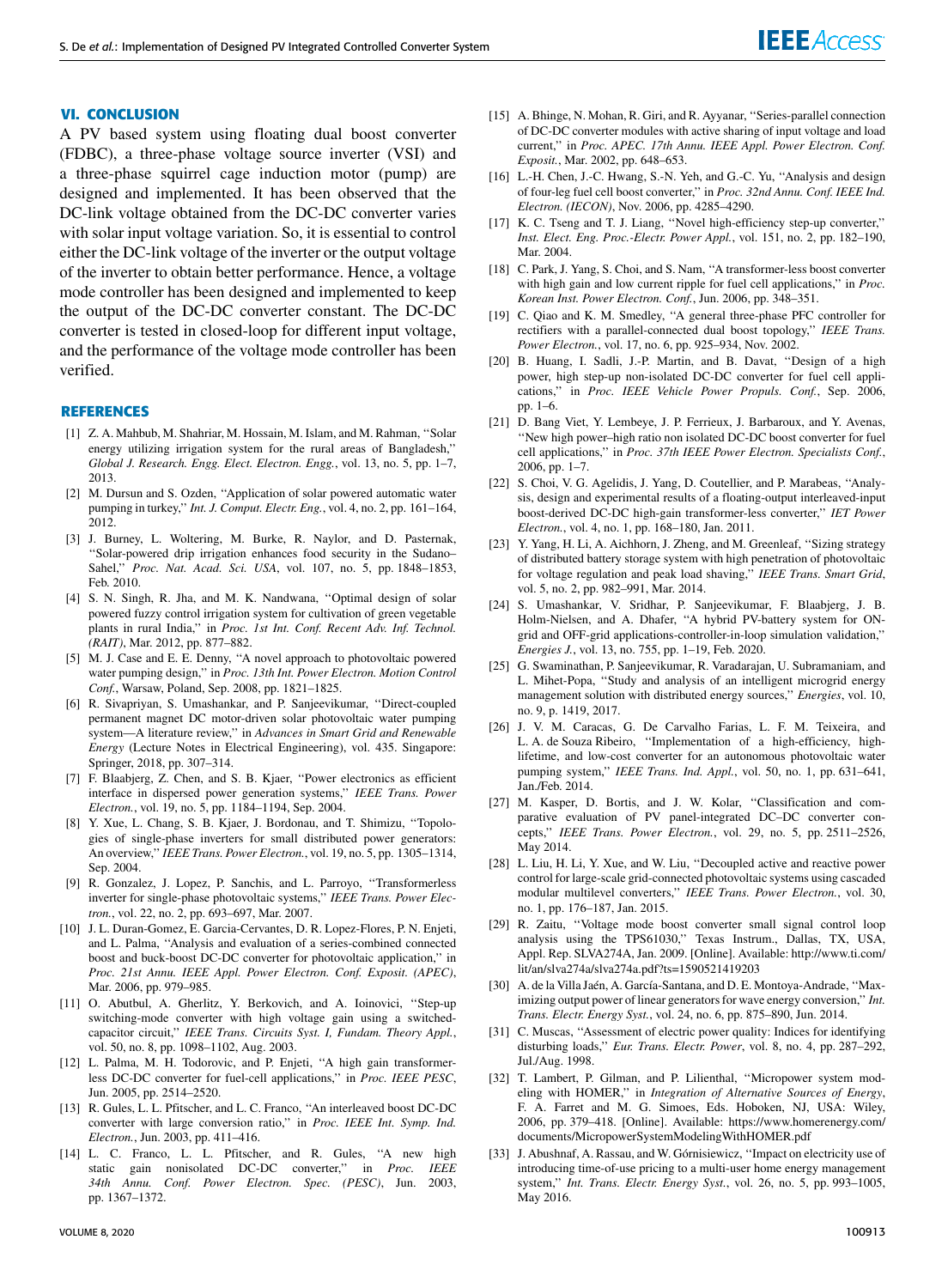- [34] H. Haghighat, "Energy loss reduction by optimal distributed generation allocation in distribution systems,'' *Int. Trans. Electr. Energy Syst.*, vol. 25, no. 9, pp. 1673–1684, Sep. 2015.
- [35] F. S. Garcia, J. A. Pomilio, and G. Spiazzi, "Modeling and control design of the interleaved double dual boost converter,'' *IEEE Trans. Ind. Electron.*, vol. 60, no. 8, pp. 3283–3290, Aug. 2013.



SAPTARSHI DE received the B.Tech. degree in electrical and electronics from the Vellore Institute of Technology (VIT), Vellore, and the M.Tech. degree in power electronics and drives from VIT, Chennai. He has extensively worked on drive controls, interleaved converters, and system design using real-time simulators. His research interests include controller design, machine learning, and artificial intelligence.



O. V. GNANA SWATHIKA (Member, IEEE) received the B.E. degree in electrical and electronics engineering from the University of Madras, Chennai, India, in 2000, the M.S. degree in electrical engineering from Wayne State University, Detroit, MI, USA, in 2004, and the Ph.D. degree in electrical engineering from Vellore Institute of Technology (VIT), Chennai, in 2017. She has also completed her postdoctoral research at the University of Moratuwa, Sri Lanka. Her current research

interests include microgrid protection and energy management systems.



NILANJAN TEWARI (Member, IEEE) received the B.Tech. degree in electrical engineering from the West Bengal University of Technology, in 2009, and the M.Tech. degree in electrical engineering from the National Institute of Technology, Durgapur, in 2011. He is currently working as an Assistant Professor with the School of Electrical Engineering, Vellore Institute of Technology (VIT), Chennai, India. He is currently associated with the Smart Grid Laboratory, VIT. He has more

than eight years of teaching and research experience. His current research interests include dc–dc converters, renewable energy, and microgrids and smart grids applications. He is a member of the IEEE Power Electronics Society and the IEEE Smart Grid Community.



#### ANANTHA KRISHNAN VENKATESAN received

the B.E. degree in electrical and electronics engineering from the University of Madras, India, in 2001, and the M.E. degree in power systems engineering from the College of Engineering, Anna University, Chennai, India, in 2006. He has more than 15 years of teaching and research experience. He is working as an Assistant Professor with the School of Electrical Engineering, Vellore Institute of Technology, Chennai. His current

research interests include microgrids, stability analysis in microgrids, neural networks, and fuzzy logic controller applications.



UMASHANKAR SUBRAMANIAM (Senior Member, IEEE) is with the Renewable Energy Lab, College of Engineering, Prince Sultan University, Saudi Arabia, and has more than 15 years of teaching, research, and industrial Research and Development experience. Previously, he worked as an Associate Professor, the Head, and a Senior Research and Development and Senior Application Engineer in the fields of power electronics, renewable energy, and electrical drives with

the Vellore Institute of Technology (VIT), Vellore. Under his guidance, 24 master's degree students and more than 25 bachelor's degree students completed the senior design project work. Also, six Ph.D. scholars completed the doctoral thesis as a research associate. He has published more than 250 research articles in national and international journals and conferences. He is also involved in collaborative research projects with various international and national level organizations and research institutions. He has also authored/coauthored/contributed 12 books/chapters and 12 technical articles on power electronics applications in renewable energy and allied areas. He is a member of the IACSIT, IDES, and ISTE. He has taken charge as the Vice-Chair of the IEEE Madras Section and the Chair of IEEE student activities, from 2018 to 2019. He was an Executive Member, from 2014 to 2016, and the Vice-Chair of the IEEE MAS Young Professional, IEEE Madras Section, from 2017 to 2019. He received the Danfoss Innovator Award-Mentor, from 2014 to 2015 and from 2017 to 2018, and the Research Award from VIT, from 2013 to 2018. He received the INAE Summer Research Fellowship, in 2014. He is an Editor of *Heliyon* (Elsevier) journal.



MAHAJAN SAGAR BHASKAR (Member, IEEE) received the bachelor's degree in electronics and telecommunication engineering from the University of Mumbai, Mumbai, India, in 2011, the master's degree in power electronics and drives from the Vellore Institute of Technology (VIT), India, in 2014, and the Ph.D. degree in electrical and electronics engineering from the University of Johannesburg, South Africa, in 2019. He worked as a Research Assistant with the Department of

Electrical Engineering, Qatar University, Doha, Qatar, from 2018 to 2019. He worked as a Research Student with the Power Quality Research Group, Department of Electrical Power Engineering, Universiti Tenaga Nasional (UNITEN), Private University, Kajang, Malaysia, from August to September 2017. He is currently with the Renewable Energy Lab, Department of Communications and Networks Engineering, College of Engineering, Prince Sultan University, Riyadh, Saudi Arabia. He has authored 100 plus scientific articles in particular reference to X–Y converter family, multilevel dc/dc and dc/ac converters, and high-gain converter, and received the Best Paper Research Paper Awards from the IEEE ICCPCT 2014, ETAEERE 2016 for a sponsored *Lecture Notes in Electrical Engineering* (Springer) book, IET CEAT 2016, and the IEEE CENCON 2019. He is a member of the IEEE Industrial Electronics, Power Electronics, Industrial Applications, and Power and Energy, Robotics and Automation, Vehicular Technology Societies, Young Professionals, and various IEEE Councils and Technical Communities. He received IEEE ACCESS Award Reviewer of Month in Jan 2019 for a quick turnaround on reviews. He is a Reviewer Member of various international journals and conferences, including the IEEE and IET.